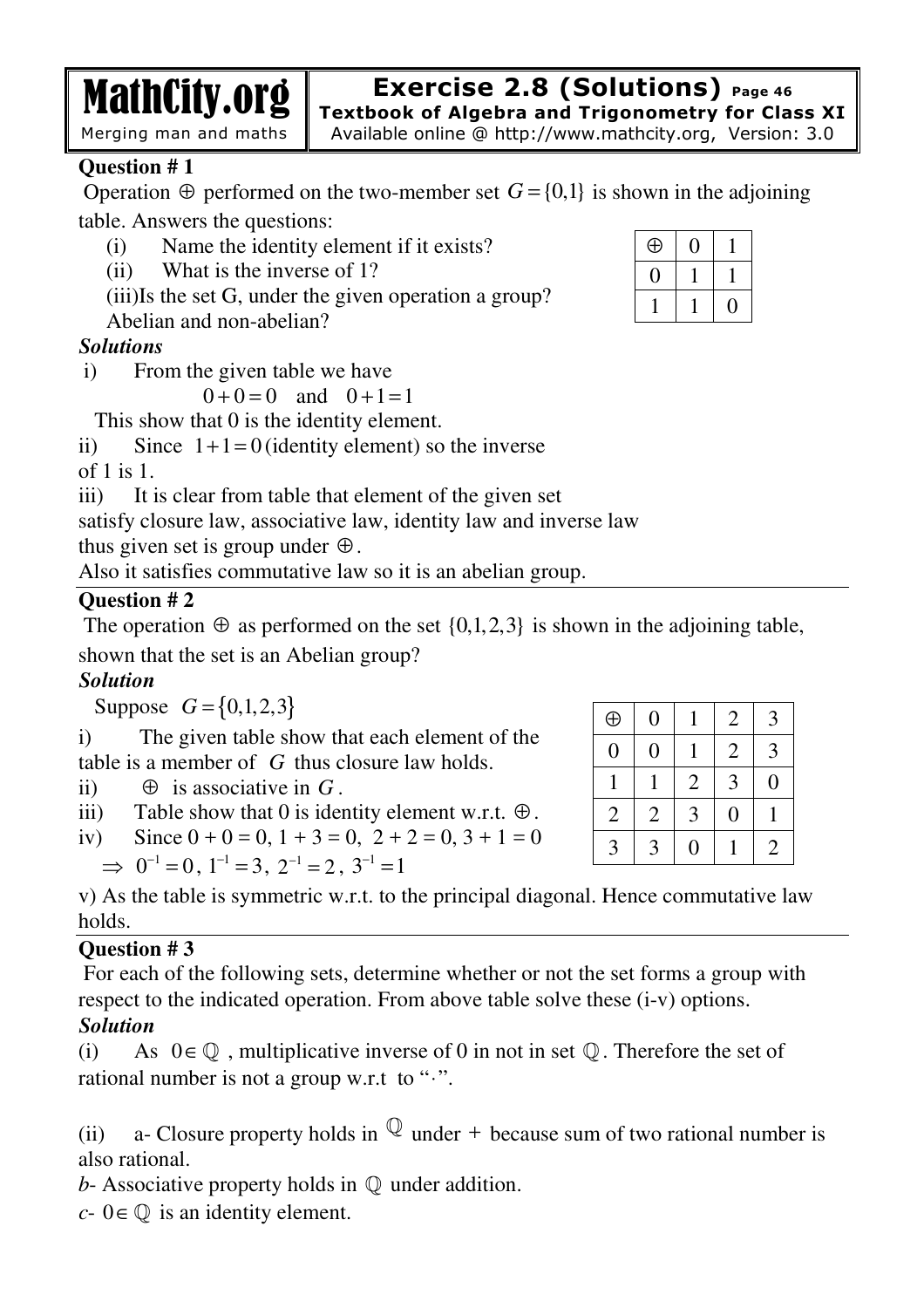*FSc-I / 2.8 - 2*

*d*- If  $a \in \mathbb{Q}$  then additive inverse  $-a \in \mathbb{Q}$  such that  $a + (-a) = (-a) + a = 0$ . Therefore the set of rational number is group under addition.

(iii) *a*- Since for  $a, b \in \mathbb{Q}^+$ ,  $ab \in \mathbb{Q}^+$  thus closure law holds. *b*- For  $a, b, c \in \mathbb{Q}$ ,  $a(bc) = (ab)c$  thus associative law holds. *c*- Since  $1 \in \mathbb{Q}^+$  such that for  $a \in \mathbb{Q}^+$ ,  $a \times 1 = 1 \times a = a$ . Hence 1 is the identity element. *d*- For  $a \in \mathbb{Q}^+$ ,  $\frac{1}{a}$ *a*  $\in \mathbb{Q}^+$  such that  $a \times \frac{1}{a} = \frac{1}{a} \times a = 1$ *a a*  $x = \frac{1}{2} \times a = 1$ . Thus inverse of *a* is  $\frac{1}{2}$ *a* . Hence  $\mathbb{Q}^+$  is group under addition.

(iv) Since  $\mathbb{Z} = \{0, \pm 1, \pm 2, \pm 3, \dots \dots \}$ 

*a*- Since sum of integers is an integer therefore for  $a, b \in \mathbb{Z}$ ,  $a + b \in \mathbb{Z}$ .

*b*- Since  $a + (b + c) = (a + b) + c$  thus associative law holds in  $\mathbb{Z}$ .

*c*- Since  $0 \in \mathbb{Z}$  such that for  $a \in \mathbb{Z}$ ,  $a+0=0+a=\mathbb{Z}$ . Thus 0 an identity element.

*d*- For  $a \in \mathbb{Z}$ ,  $-a \in \mathbb{Z}$  such that  $a + (-a) = (-a) + a = 0$ . Thus inverse of *a* is  $-a$ .

(v) Since  $\mathbb{Z} = \{0, \pm 1, \pm 2, \pm 3, \dots \}$ 

For any  $a \in \mathbb{Z}$  the multiplicative inverse of a is  $\frac{1}{a}$ *a*  $\notin \mathbb{Z}$ . Hence  $\mathbb Z$  is not a group under

multiplication.

### **Question # 4**

Show that the adjoining table represents the sums of the elements of the set  $\{E, O\}$ . What is the identity element of this set? Show that this set is abelian group.. *Solution* 

As  $E + E = E$ ,  $E + O = O$ ,  $O + O = E$ 

Thus the table represents the sums of the elements of set  ${E, O}$ .

The identity element of the set is E because

 $E + E = E + E = E \& E + O = O + E = E$ .

i) From the table each element belong to the set  ${E, O}$ .

Hence closure law is satisfied.

ii)  $\oplus$  is associative in  $\{E, O\}$ 

iii) *E* is the identity element of w.r.t to  $\oplus$ 

iv) As  $O + O = E$  and  $E + E = E$ , thus inverse of *O* is *O* and inverse of *E* is *E*.

v) As the table is symmetric about the principle diagonal therefore  $\oplus$  is commutative.

Hence  $\{E, O\}$  is abelian group under  $\oplus$ .

# **Question # 5**

Show that the set  $\{1, \omega, \omega^2\}$ , when  $\omega^3 = 1$  is an abelian group w.r.t. ordinary multiplication.

# *Solution*

Suppose  $G = \{1, \omega, \omega^2\}$ 

| ordinary |          |                         |  |
|----------|----------|-------------------------|--|
|          | $\omega$ | $\boldsymbol{\omega}^2$ |  |
|          |          |                         |  |

| ⊕  | Н. |    |
|----|----|----|
| F. | F. |    |
|    |    | Ч. |

| ⊗                  |          | $\omega$                      | $\boldsymbol{\omega}^2$ |  |
|--------------------|----------|-------------------------------|-------------------------|--|
|                    |          | $\omega$                      | $\boldsymbol{\omega}^2$ |  |
| $\omega$           | $\omega$ | $\omega^2$                    |                         |  |
| $\boldsymbol{a}^2$ |          | $\mathcal{W}$ ww.mathcity.org |                         |  |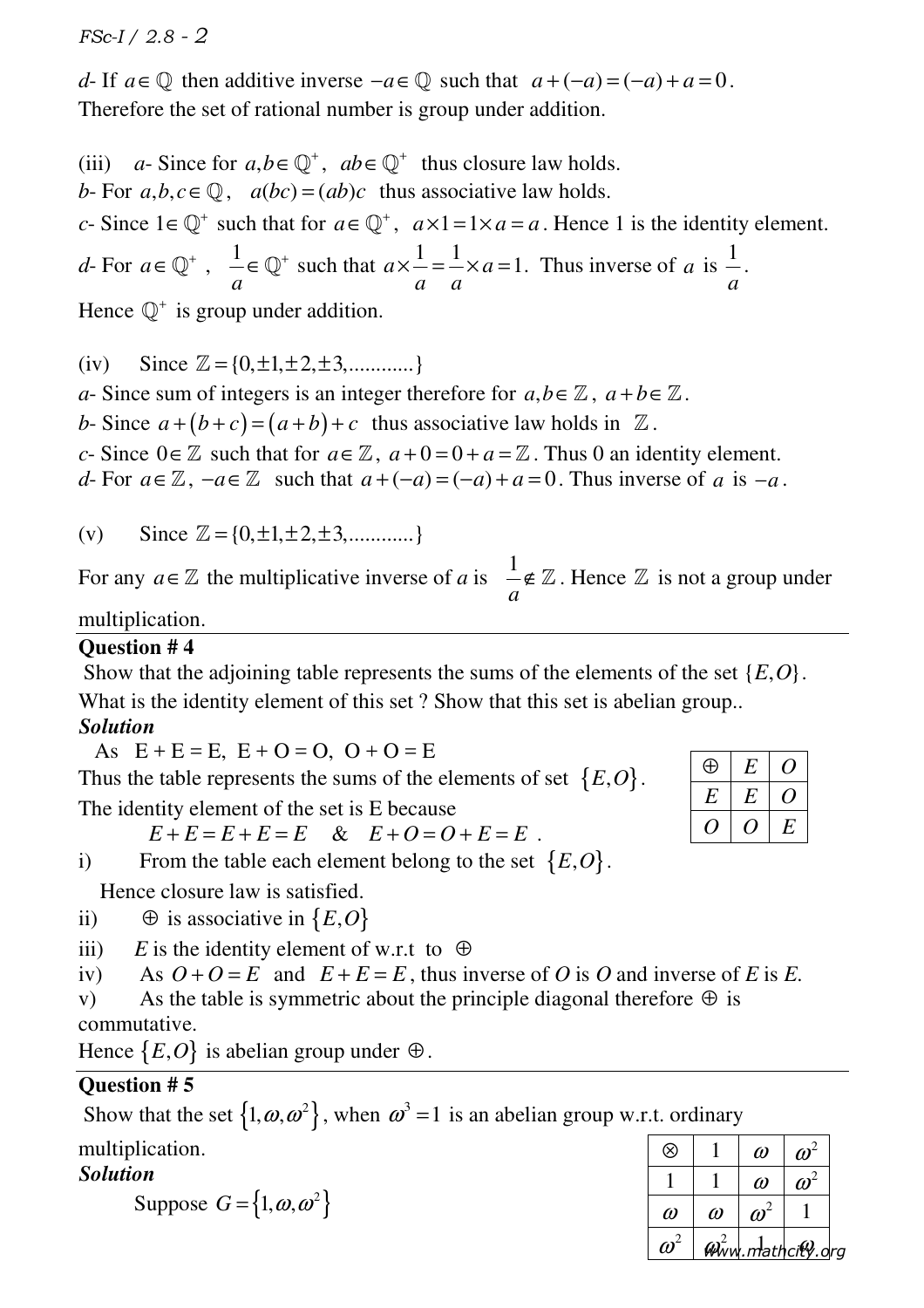- i) A table show that all the entries belong to *G.*
- ii) Associative law holds in *G* w.r.t. multiplication.
- e.g.  $1 \times (\omega \times \omega^2) = 1 \times 1 = 1$  $(1 \times \omega) \times \omega^2 = \omega \times \omega^2 = 1$

iii) Since  $1 \times 1 = 1$ ,  $1 \times \omega = \omega \times 1 = \omega$ ,  $1 \times \omega^2 = \omega^2 \times 1 = \omega^2$ 

Thus 1 is an identity element in *G*.

iv) Since  $1 \times 1 = 1 \times 1 = 1$ ,  $\omega \times \omega^2 = \omega^2 \times \omega = 1$ ,  $\omega^2 \times \omega = \omega \times \omega^2 = 1$ 

therefore inverse of 1 is 1, inverse of  $\omega$  is  $\omega^2$ , inverse of  $\omega^2$  is  $\omega$ .

v) As table is symmetric about principle diagonal therefore commutative law holds in *G.* 

Hence *G* is an abelian group under multiplication.

#### **Question # 6**

If *G* is a group under the operation  $*$  and  $a, b \in G$ , find the solutions of the equations:  $a * x = b$ ,  $x * a = b$ 

#### *Solution*

Given that G is a group under the operation  $*$  and  $a, b \in G$  such that

$$
a * x = b
$$

As  $a \in G$  and G is group so  $a^{-1} \in G$  such that

 $a^{-1} * (a * x) = a^{-1} * b$  $\Rightarrow$   $(a^{-1} * a) * x = a^{-1} * b$  as associative law hold in *G*.  $\Rightarrow e * x = a^{-1} * b$ by inverse law.  $\Rightarrow$   $x = a^{-1} * b$ by identity law.

And for

| $x*a=b$                                       |                                  |
|-----------------------------------------------|----------------------------------|
| $\Rightarrow (x*a)*a^{-1} = b*a^{-1}$         | For $a \in G$ , $a^{-1} \in G$   |
| $\Rightarrow$ $x * (a * a^{-1}) = b * a^{-1}$ | as associative law hold in $G$ . |
| $\Rightarrow x*e=b*a^{-1}$                    | by inverse law.                  |
| $\Rightarrow x=b*a^{-1}$                      | by identity law.                 |

### **Question # 7**

Show that the set consisting of elements of the form  $a + \sqrt{3}b$  (*a,b* being rational), is an abelian group w.r.t. addition.

### *Solution*

Consider 
$$
G = \{a + \sqrt{3}b \mid a, b \in \mathbb{Q}\}
$$
  
\ni) Let  $a + \sqrt{3}b, c + \sqrt{3}d \in G$ , where  $a, b, c \& d$  are rational.  
\n $(a + \sqrt{3}b) + (c + \sqrt{3}d) = (a + c) + \sqrt{3}(b + d) = a' + \sqrt{3}b' \in G$ 

where  $a' = a + c$  and  $b' = b + d$  are rational as sum of rational is rational. Thus closure law holds in *G* under addition.

ii) For 
$$
a + \sqrt{3}b
$$
,  $c + \sqrt{3}d$ ,  $e + \sqrt{3}f \in G$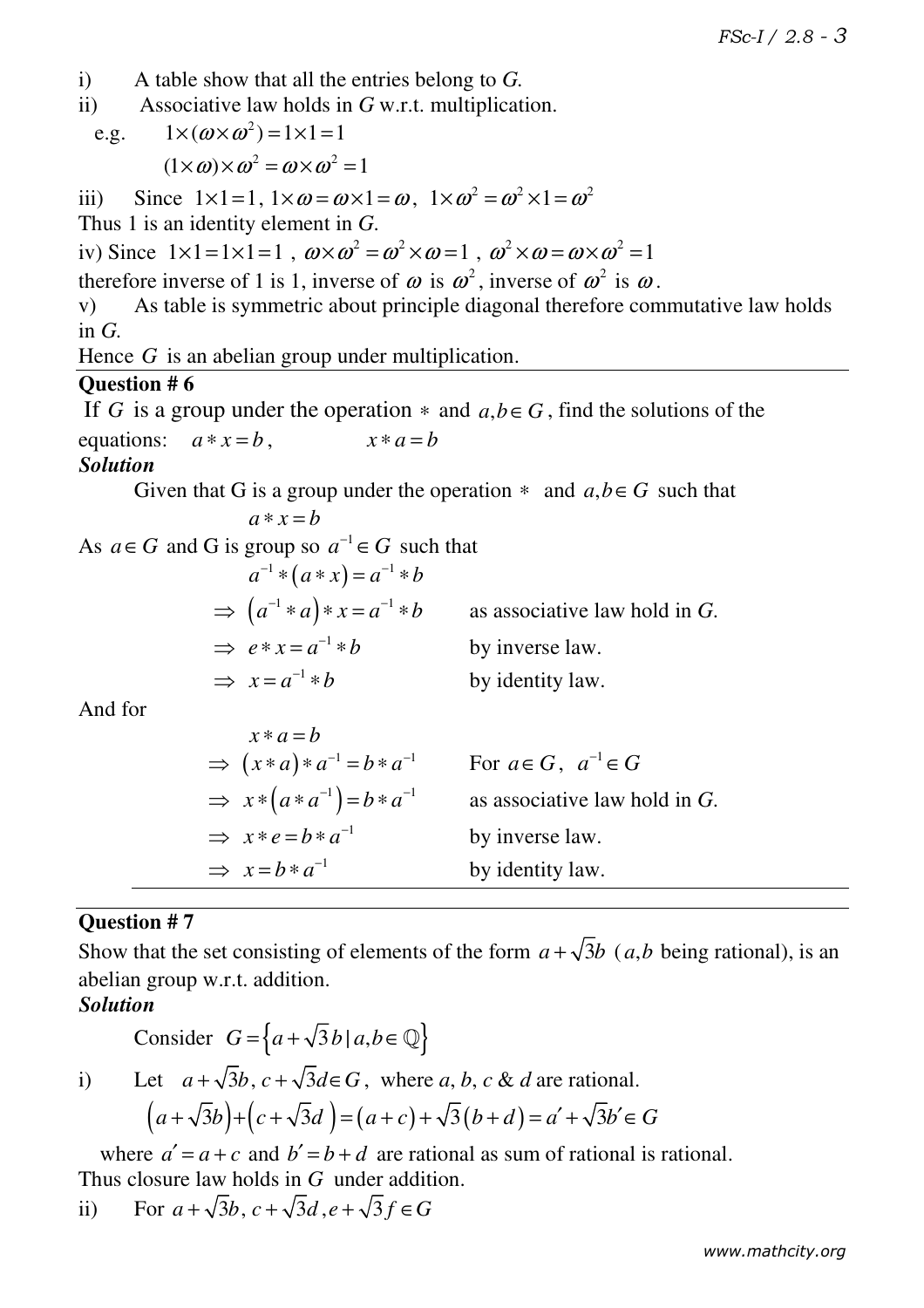*FSc-I / 2.8 - 4*

$$
(a + \sqrt{3}b) + ((c + \sqrt{3}d) + (e + \sqrt{3}f)) = (a + \sqrt{3}b) + ((c + e) + \sqrt{3}(d + f))
$$
  
=  $(a + (c + e)) + \sqrt{3}(b + (d + f))$   
=  $((a + c) + e) + \sqrt{3}((b + d) + f)$   
As associative law hold in Q

$$
= ((a + c) + \sqrt{3}(b + d)) + (e + \sqrt{3}f)
$$
  
= ((a + \sqrt{3}b) + (c + \sqrt{3}d)) + (e + \sqrt{3}f)

Thus associative law hold in *G* under addition.

iii) 
$$
0 + \sqrt{3} \cdot 0 \in G
$$
 as 0 is a rational such that for any  $a + \sqrt{3}b \in G$   
\n $(a + \sqrt{3}b) + (0 + \sqrt{3} \cdot 0) = (a + 0) + \sqrt{3}(b + 0) = a + \sqrt{3}b$   
\nAnd  $(0 + \sqrt{3} \cdot 0) + (a + \sqrt{3}b) = (0 + a) + \sqrt{3}(0 + b) = a + \sqrt{3}b$ 

Thus  $0 + \sqrt{3} \cdot 0$  is an identity element in *G*.

iv) For  $a + \sqrt{3}b \in G$  where a & b are rational there exit rational –  $a$  & −*b* such that  $(a+\sqrt{3}b)+((-a)+\sqrt{3}(-b))=(a+(-a))+\sqrt{3}(b+(-b))=0+\sqrt{3}\cdot 0$ &  $((-a) + \sqrt{3}(-b)) + (a + \sqrt{3}b) = ((-a) + a) + \sqrt{3}((-b) + b) = 0 + \sqrt{3} \cdot 0$ 

Thus inverse of  $a + \sqrt{3}b$  is  $(-a) + \sqrt{3}(-b)$  exists in G.

v) For 
$$
a + \sqrt{3}b
$$
,  $c + \sqrt{3}d \in G$   
\n
$$
(a + \sqrt{3}b) + (c + \sqrt{3}d) = (a + c) + \sqrt{3}(b + d)
$$
\n
$$
= (c + a) + \sqrt{3}(d + b) \qquad \text{As commutative law hold in } \mathbb{Q}.
$$
\n
$$
= (c + d\sqrt{3}) + (a + \sqrt{3}b)
$$

Thus Commutative law holds in *G* under addition. And hence *G* is an abelian group under addition.

#### **Question 8**

Determine whether  $(P(S), *)$ , where  $*$  stands for intersection is a semi group, a monoid or neither. If it is a monoid, specify its identity. *Solution*

Let  $A, B \in P(S)$  where  $A \& B$  are subsets of *S*.

As intersection of two subsets of *S* is subset of *S*.

Therefore  $A * B = A \cap B \in P(S)$ . Thus closure law holds in  $P(S)$ .

For  $A, B, C \in P(S)$ 

 $A * (B * C) = A \cap (B \cap C) = (A \cap B) \cap C = (A * B) * C$ 

Thus associative law holds and  $P(S)$ .

And hence  $(P(S), *)$  is a semi-group.

For  $A \in P(S)$  where *A* is a subset of *S* we have  $S \in P(S)$  such that

$$
A \cap S = S \cap A = A .
$$

Thus *S* is an identity element in  $P(S)$ . And hence  $(P(S), *)$  is a monoid.